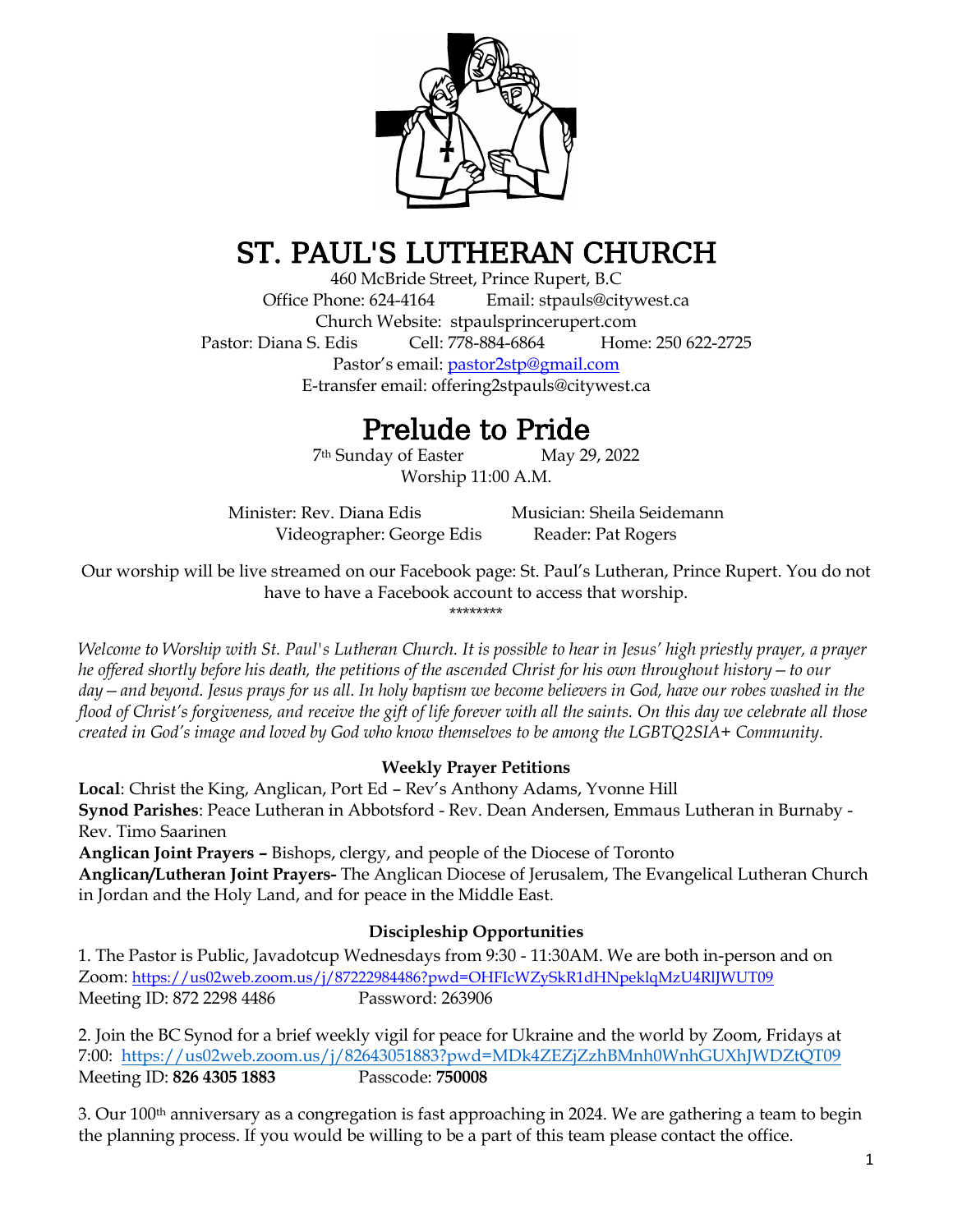*\* Hymns and liturgical text reprinted under license from One License: license # A-731124 and Augsburg Fortress: license # SB157842 \* Our Bible readings are taken from the New Revised Standard Version, covered under AF license number SB157842. \*Parts of this worship service are taken from the Reconciling Works RIC (Reconciling in Christ) 2022 worship service with permission.*

*\*\*\*\*\*\*\**

# *Prelude Announcements*



In God's Boundless Diversity, we are all made in God's image! We gather together in this time and space, breathing in the Spirit's invitation to connect and learn, and answer Jesus' call to justice and action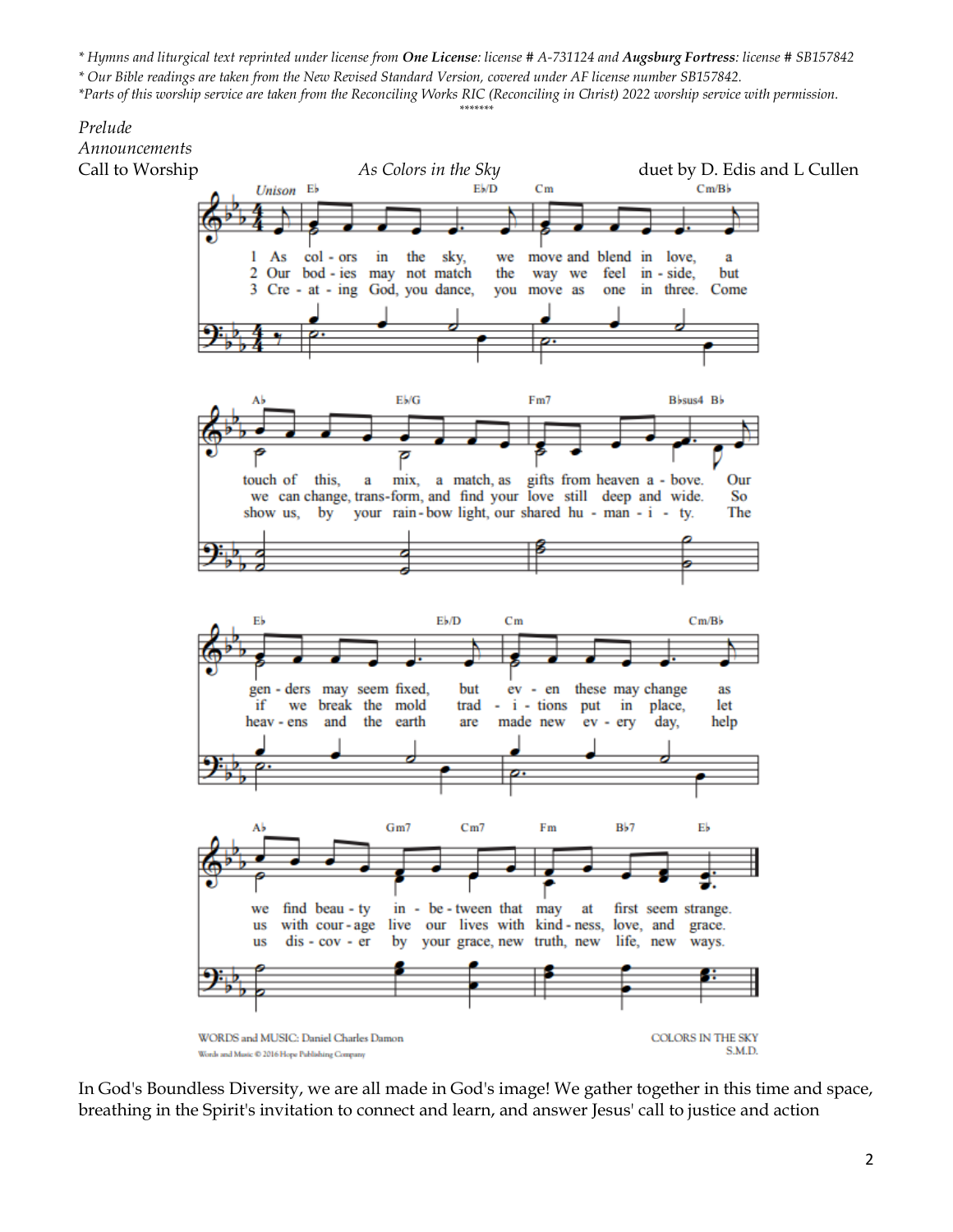#### *Confession and Forgiveness*

In the name of the Holy Parent, and of the + Child, and of the Holy Spirit, ever-present in our lives.

#### **Amen.**

Your people, Lord, long to feel seen, named, and cared for. We, the church, have excluded and pushed away people, calling them "other" and "different." We fail your people by waiting in expectation for those whom we have harmed to lead the work of reconciliation. Today we worship, with open hearts and minds, readying ourselves for the holy ministry of justice and equity work. As your people, we know God is with us and that your Holy Spirit makes reconciliation possible.

As we learn how to make the church a safer space We trust in the Spirit's guidance. As we seek to be an advocate for our Lesbian, Gay, Bisexual, Transgender, Queer, Questioning, 2 Spirit, Intersex, Asexual, plus siblings and all who are told they are "other" we trust in the Spirit's guidance. As we seek to learn more about the intersectionality of ministry we trust in the Spirit's guidance.

**With the guidance of the Holy Spirit, and the grace of Jesus Christ we confess and ask forgiveness. We proclaim with joy and love that people of all sexual orientations, gender identities, and gender expressions matter; that Indigenous, Black, and People of Color matter; that neuro-diversity and differing abilities of bodies are sacred; and that we as a church stand firmly against racism, homophobia, transphobia, and any other sin that makes people feel less than because of who God lovingly made them to be. We commit our words and actions to be ones of advocacy for all of the people in your Kin-Dom. Holy Creator, we celebrate your boundless diversity, and see the ways we are made in Your image.** 

God, who is rich in mercy, loved us even when we were dead in sin, and made us alive together with Christ. By grace you have been saved. In the name of Jesus Christ, your sins are forgiven. Almighty God strengthen you with power through the Holy Spirit, that Christ may live in your hearts through faith. **Amen.**



Words ©2019 Tim Reaburn

Music ©2019 Christopher J. Redden-Liotta. Permission granted for Church and Non-Commercial Use.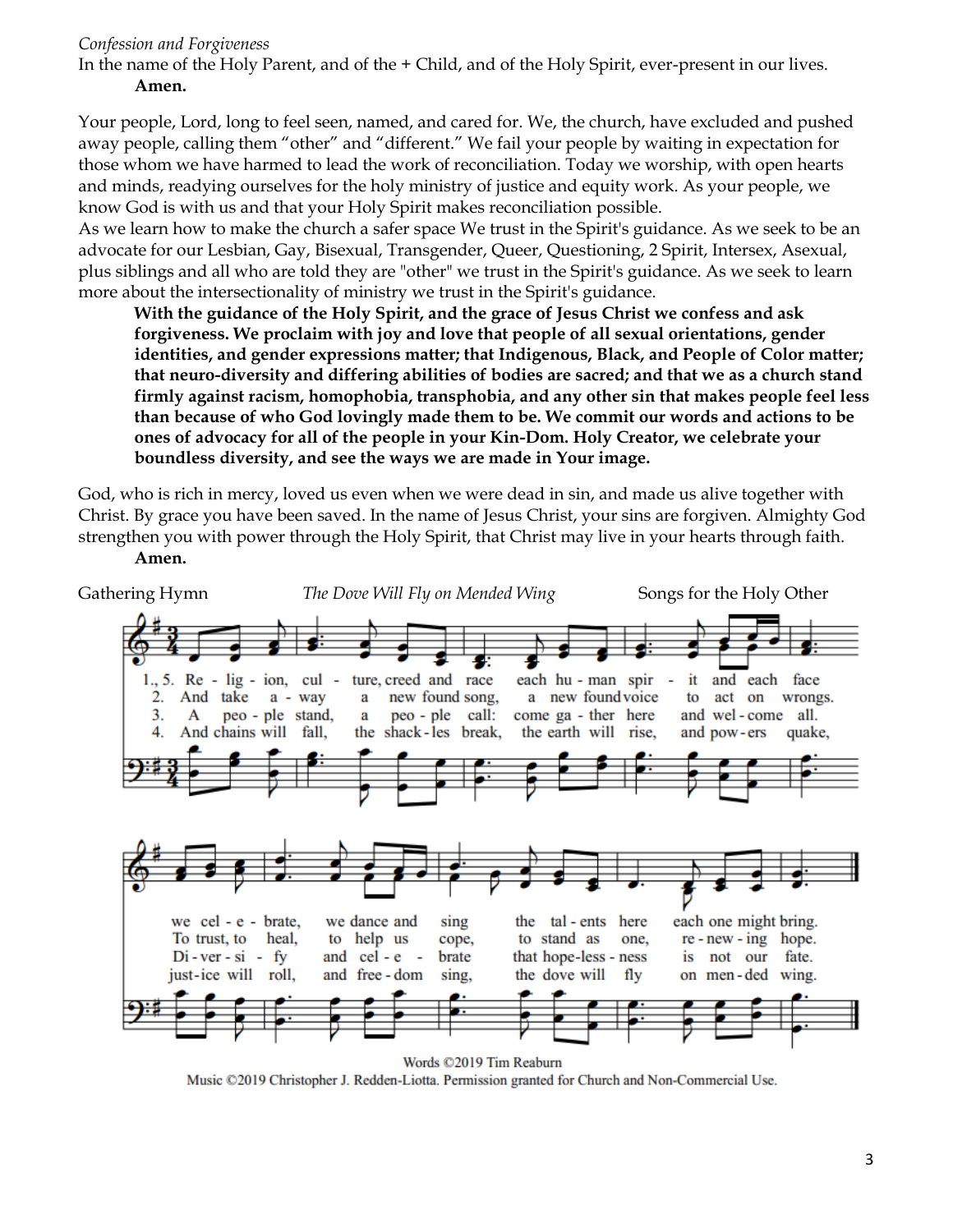L: The grace of our Lord Jesus Christ, the love of God, and the communion of the Holy Spirit be with you all.

#### **And also with you.**



#### *Prayer of the Day*

**Mighty God, soften our hearts this day as we seek to hear your words and commands. In a world where we are daily confronted with ways we are different, told to make ourselves smaller for the convenience of others, teach us as your people how to celebrate your boundless diversity reflected in every person who is made in your image! To have safe space is to experience your saving grace. Guide us to be people of faith who are committed to learning and re-learning what is means to welcome, include, celebrate, and advocate for all you call Beloved.**

Duplication in any form prohibited without permission or valid license from copyright administrator.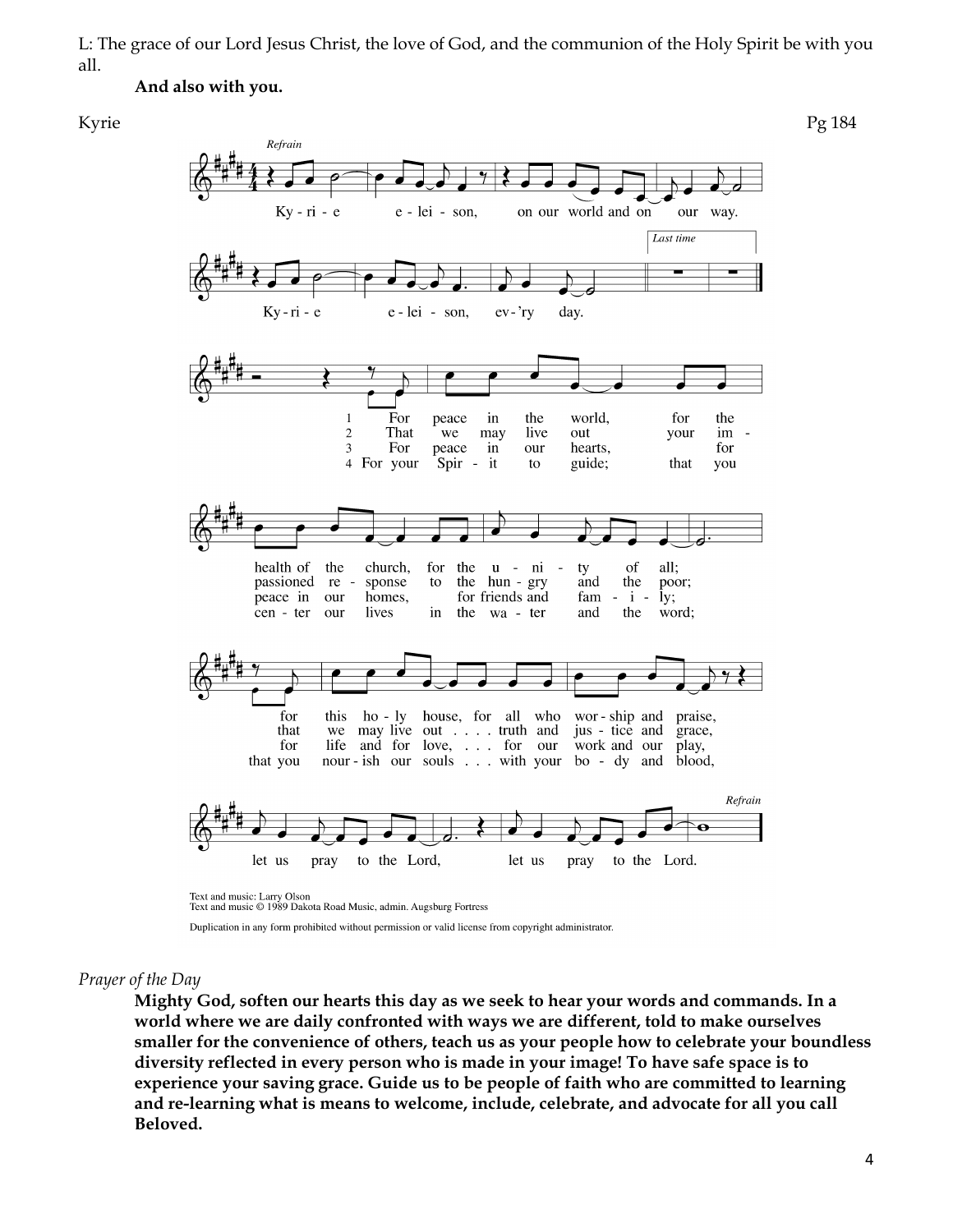#### **Amen.**

Our first reading is from Acts, beginning at the 16<sup>th</sup> chapter 16:25-34

About midnight Paul and Silas were praying and singing hymns to God, and the prisoners were listening to them. Suddenly there was an earthquake, so violent that the foundations of the prison were shaken; and immediately all the doors were opened and everyone's chains were unfastened. When the jailer woke up and saw the prison doors wide open, he drew his sword and was about to kill himself, since he supposed that the prisoners had escaped. But Paul shouted in a loud voice, "Do not harm yourself, for we are all here." The jailer called for lights, and rushing in, he fell down trembling before Paul and Silas. Then he brought them outside and said, "Sirs, what must I do to be saved?" They answered, "Believe on the Lord Jesus, and you will be saved, you and your household." They spoke the word of the Lord to him and to all who were in his house. At the same hour of the night he took them and washed their wounds; then he and his entire family were baptized without delay. He brought them up into the house and set food before them; and he and his entire household rejoiced that he had become a believer in God.

L: The word of the Lord,

**C: Thanks be to God**

We read Psalm 97:1-12 responsively: (*leader reads the light print, congregation reads the bold)*

The LORD reigns; let the earth rejoice; let the multitude of the isles be glad.

**Clouds and darkness surround the LORD,**

**righteousness and justice are the foundations of God's throne.** Fire goes before the LORD, burning up enemies on every side.

**Lightnings light up the world; the earth sees and trembles.**

The mountains melt like wax before the Lord of all the earth.

**The heavens declare your righteousness, O LORD, and all the peoples see your glory.** Confounded be all who worship carved images and delight in false gods! Bow down before the LORD, all you gods.

**Zion hears and is glad, and the cities of Judah rejoice,**

**because of your judgments, O LORD.**

For you are the LORD, most high over all the earth; you are exalted far above all gods.

**You who love the LORD, hate evil!**

**God guards the lives of the saints and rescues them from the hand of the wicked.**

Light dawns for the righteous, and joy for the honest of heart.

**Rejoice in the LORD, you righteous, and give thanks to God's holy name.**

Our second reading is from Revelation beginning at the 17<sup>th</sup> chapter 22:12-14, 16-17, 20-21

"See, I am coming soon; my reward is with me, to repay according to everyone's work. I am the Alpha and the Omega, the first and the last, the beginning and the end." Blessed are those who wash their robes, so that they will have the right to the tree of life and may enter the city by the gates. "It is I, Jesus, who sent my angel to you with this testimony for the churches. I am the root and the descendant of David, the bright morning star." The Spirit and the bride say, "Come." And let everyone who hears say, "Come." And let everyone who is thirsty come. Let anyone who wishes take the water of life as a gift. The one who testifies to these things says, "Surely I am coming soon." Amen. Come, Lord Jesus! The grace of the Lord Jesus be with all the saints. Amen.

L: The word of the Lord, **C: Thanks be to God**

Gospel Acclamation **page 188**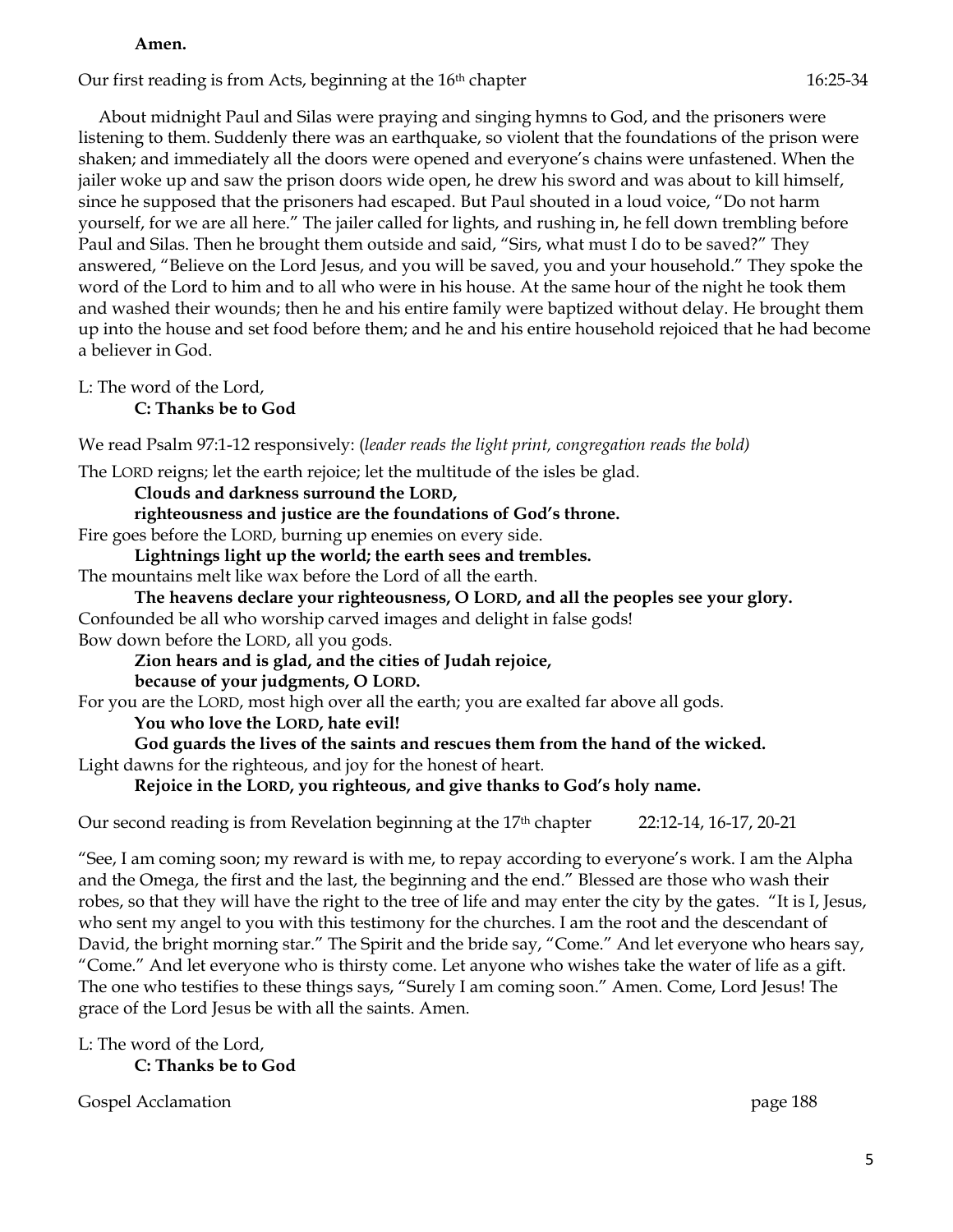

The holy gospel according to John, beginning at the 21<sup>st</sup> chapter 21:1-19 **Glory to you, O Lord**

[Jesus prayed:] "I ask not only on behalf of these, but also on behalf of those who will believe in me through their word, that they may all be one. As you, Father, are in me and I am in you, may they also be in us, so that the world may believe that you have sent me. The glory that you have given me I have given them, so that they may be one, as we are one, I in them and you in me, that they may become completely one, so that the world may know that you have sent me and have loved them even as you have loved me. Father, I desire that those also, whom you have given me, may be with me where I am, to see my glory, which you have given me because you loved me before the foundation of the world.

"Righteous Father, the world does not know you, but I know you; and these know that you have sent me. I made your name known to them, and I will make it known, so that the love with which you have loved me may be in them, and I in them."

L: The gospel of the Lord. **Praise to you, O Christ.**

*Sermon* Rev. Diana Edis

Hymn of the Day *The Love that Goes Unspoken* Songs for the Holy Other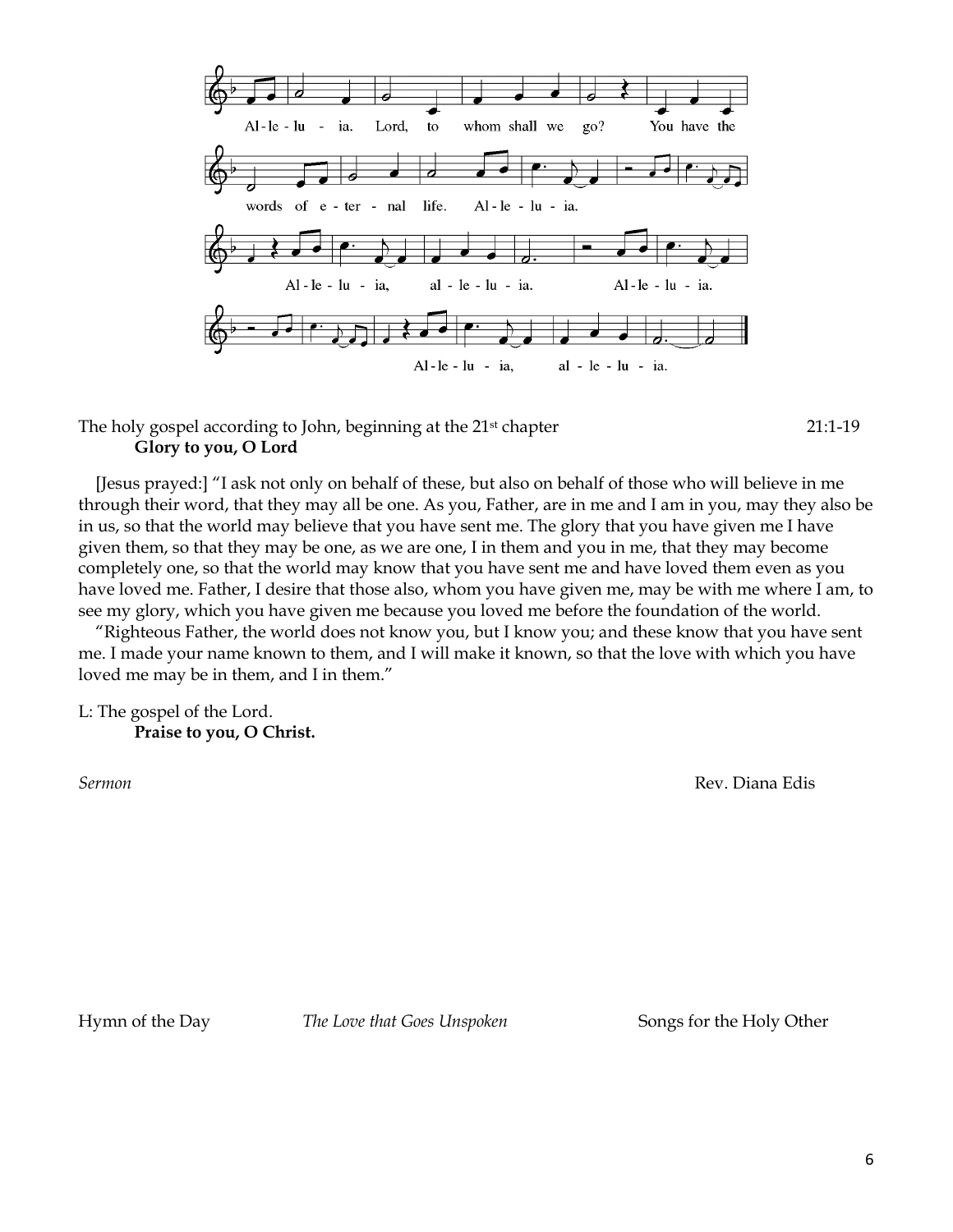

Text ©2006 GIA Publications, Inc.

*Apostles' Creed* Page 105

- **I believe in God, the Father almighty, creator of heaven and earth.**
- **I believe in Jesus Christ, God's only Son, our Lord, who was conceived by the power of the Holy Spirit, born of the Virgin Mary, suffered under Pontius Pilate, was crucified, died, and was buried; he descended to the dead. On the third day he rose again; he ascended into heaven, he is seated at the right hand of the Father, and he will come to judge the living and the dead.**
- **I believe in the Holy Spirit, the holy catholic Church, the communion of saints, the forgiveness of sins, the resurrection of the body, and the life everlasting. Amen**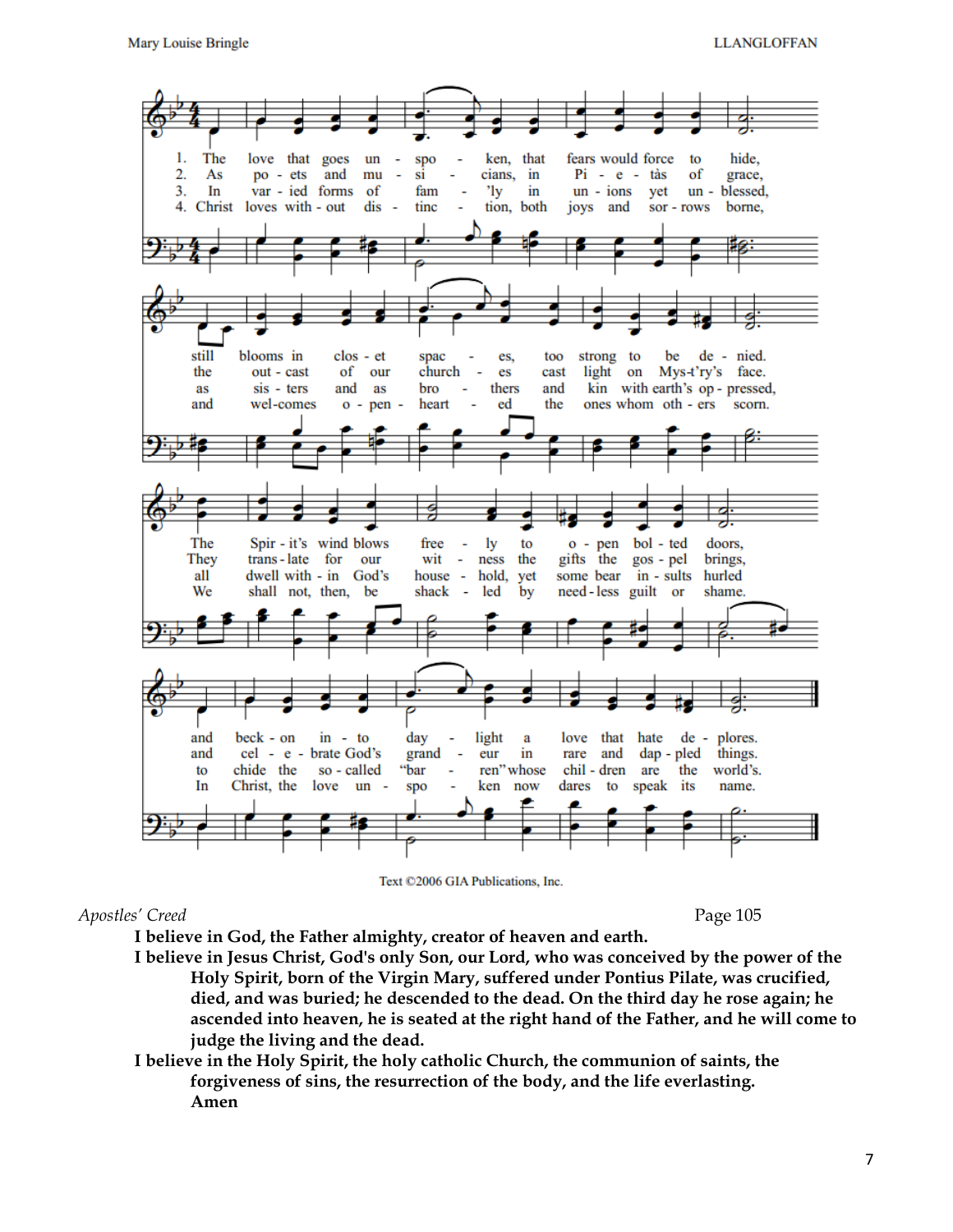#### *Prayers of Intercession*: (petition end: God, in your mercy.) (petition response: **hear our prayer.)**

### L: The peace of Christ be with you always. **And also with you.**

## *Offering*

*Offerings may be mailed to the church, placed in our mailbox or you can send e-transfers to offering2stpauls@citywest.ca. You may also give through CanadaHelps to St. Paul's Lutheran, Prince Rupert.*

## *Offering Prayer*

Living God, you gather the wolf and the lamb to feed together in your peaceable reign, and you welcome us all at your table. Reach out to us through this meal, and show us your wounded and risen body, that we may be nourished and believe in Jesus Christ, our Savior and Lord.

### **Amen.**

*We enter a time of communion. All people are invited to receive God's meal. If you wish to receive, this meal is for you. If you would like to learn more about communion please contact the pastor after worship. Those at home may prepare bread and wine or juice for your worship space. When the bread and beverage are offered by the pastor and you eat and drink you may respond, "Amen." Those worshipping online in the same household are encouraged to serve one another.* 

The Lord be with you. **And also with you.** Lift up your hearts. **We lift them to the Lord.** Let us give thanks to the Lord our God. **It is right to give our thanks and praise.**

*Holy, holy, holy* pg 190  $Ho - ly$ , ho - ly, ho-ly Lord, God of pow'r and might, heav-en and earth are full of your glo - ry, full of your glo-ry.  $Ho$ na, ho san na, ho - san - na in the high san est. Bless-ed is he who comes in the name of the Lord. Ho $san - na, ho - san$ - na, ho - san - na in the high est.

It is indeed right… we praise your name and join their unending hymn:

In the night in which… we prepare our hearts for your presence.

**Come, Holy Spirit. Come, Holy Spirit. Amen**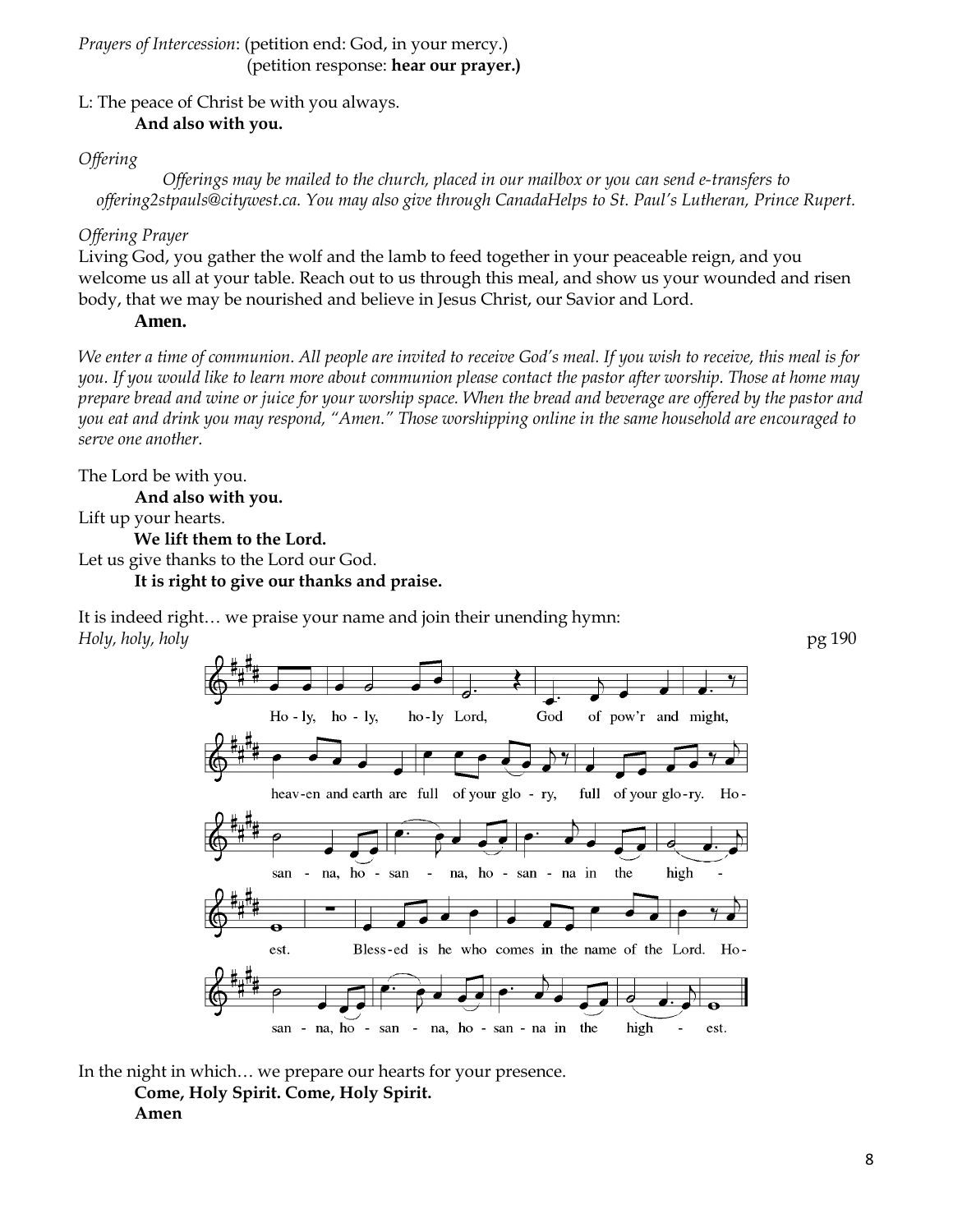#### L: Gathered into one across time and space by the Holy Spirit, let us pray as Jesus taught us. We pray: **Our creator in heaven, hallowed be your name, your kin-dom come, your will be done, on earth as in heaven. Give us today our daily bread. Forgive us our sins as we forgive those who sin against us. Save us from the time of trial and deliver us from evil for the kin-dom, the power, and the glory are yours, now and forever. Amen**

L: If the Holy Spirit calls you to this feast of bread and wine or juice, I invite you to receive that which has been prepared, each in our own places, but gathered together around the table of God. Although we are separated at this time by physical distancing, we are united, made whole in the body of our Lord. The risen Christ dwells with us here. All who are hungry, all who are thirsty, come.

![](_page_8_Figure_3.jpeg)

#### *Communion*

L: This is the body of Christ, given for you.

#### **C: Amen**

L: This is the blood of Christ, shed for you.

### **C: Amen**

The body and blood of our Lord and Saviour strengthen you to eternal life.

#### **Amen**

We give you thanks, generous God, for in this bread and cup we have tasted the new heaven and earth where hunger and thirst are no more. Send us from this table as witnesses to the resurrection, that through our lives, all may know life in Jesus' name.

### **Amen.**

### *Blessing*

Siblings in Christ, let us go out into the world in peace; take up the pledge to be an advocate for our LGBTQ2SIA+ siblings and all those in need of inclusion and advocacy, and leave this space with a fervent passion for welcome.

**Amen.**

Sending Hymn *New Patterns of Loving* Songs for the Holy Other